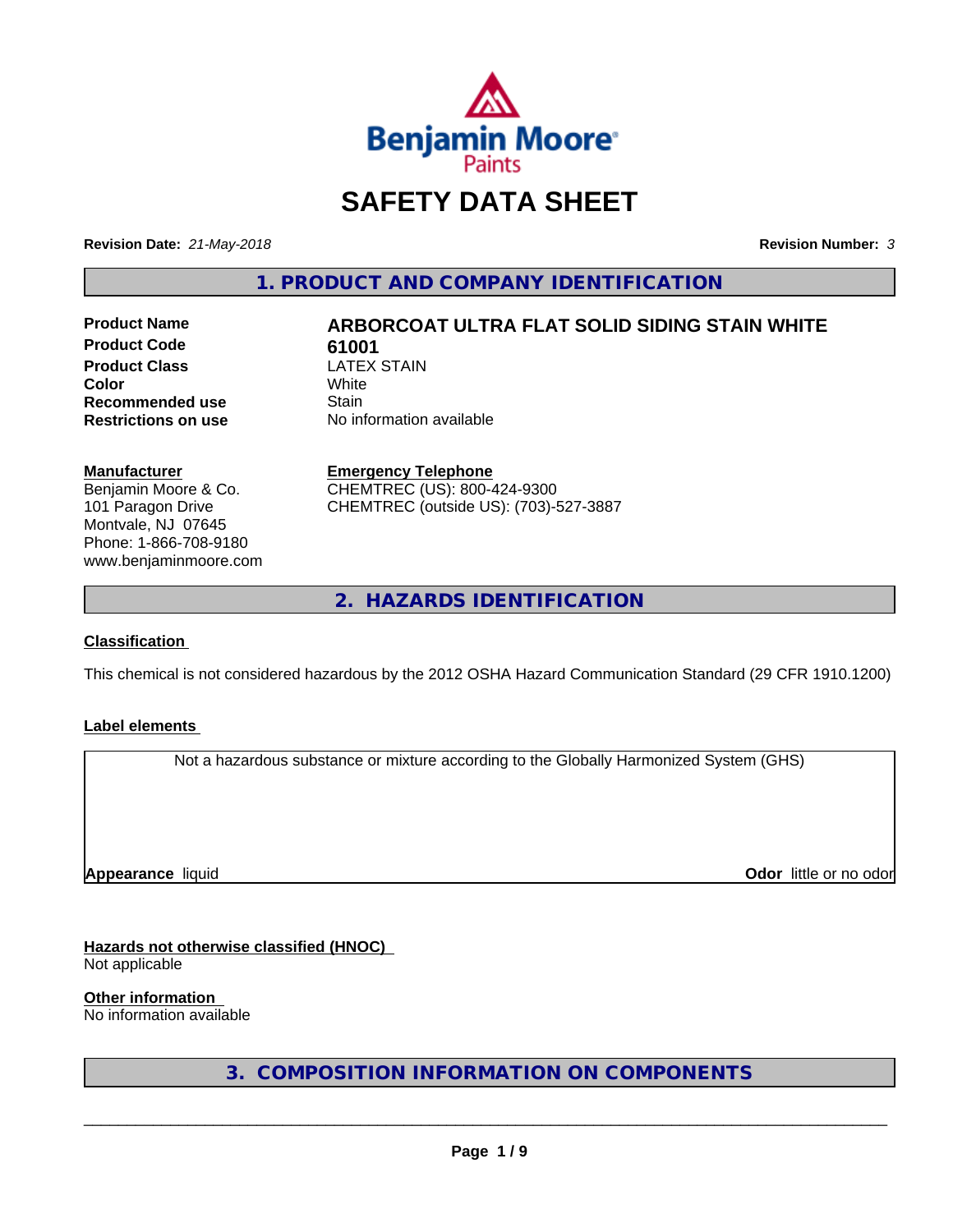| Chemical name                             | CAS No.    | Weight-% |
|-------------------------------------------|------------|----------|
| Titanium dioxide                          | 13463-67-7 |          |
| Zinc oxide                                | 1314-13-2  |          |
| Propanoic acid, 2-methyl-, monoester with | 25265-77-4 |          |
| 2,2,4-trimethyl-1,3-pentanediol           |            |          |
| Sodium C14-C16 olefin sulfonate           | 68439-57-6 | U.5      |

\_\_\_\_\_\_\_\_\_\_\_\_\_\_\_\_\_\_\_\_\_\_\_\_\_\_\_\_\_\_\_\_\_\_\_\_\_\_\_\_\_\_\_\_\_\_\_\_\_\_\_\_\_\_\_\_\_\_\_\_\_\_\_\_\_\_\_\_\_\_\_\_\_\_\_\_\_\_\_\_\_\_\_\_\_\_\_\_\_\_\_\_\_

|                                                  | 4. FIRST AID MEASURES                                                                                    |
|--------------------------------------------------|----------------------------------------------------------------------------------------------------------|
| <b>General Advice</b>                            | No hazards which require special first aid measures.                                                     |
| <b>Eye Contact</b>                               | Rinse thoroughly with plenty of water for at least 15 minutes and consult a<br>physician.                |
| <b>Skin Contact</b>                              | Wash off immediately with soap and plenty of water while removing all<br>contaminated clothes and shoes. |
| <b>Inhalation</b>                                | Move to fresh air. If symptoms persist, call a physician.                                                |
| Ingestion                                        | Clean mouth with water and afterwards drink plenty of water. Consult a physician<br>if necessary.        |
| <b>Most Important</b><br><b>Symptoms/Effects</b> | None known.                                                                                              |
| <b>Notes To Physician</b>                        | Treat symptomatically.                                                                                   |
|                                                  |                                                                                                          |

**5. FIRE-FIGHTING MEASURES**

| <b>Suitable Extinguishing Media</b>                                              | Use extinguishing measures that are appropriate to local<br>circumstances and the surrounding environment.                                   |  |  |
|----------------------------------------------------------------------------------|----------------------------------------------------------------------------------------------------------------------------------------------|--|--|
| <b>Protective Equipment And Precautions For</b><br><b>Firefighters</b>           | As in any fire, wear self-contained breathing apparatus<br>pressure-demand, MSHA/NIOSH (approved or equivalent)<br>and full protective gear. |  |  |
| <b>Specific Hazards Arising From The Chemical</b>                                | Closed containers may rupture if exposed to fire or<br>extreme heat.                                                                         |  |  |
| <b>Sensitivity To Mechanical Impact</b>                                          | No.                                                                                                                                          |  |  |
| <b>Sensitivity To Static Discharge</b>                                           | No.                                                                                                                                          |  |  |
| <b>Flash Point Data</b><br>Flash Point (°F)<br>Flash Point (°C)<br><b>Method</b> | Not applicable<br>Not applicable<br>Not applicable                                                                                           |  |  |
| <b>Flammability Limits In Air</b>                                                |                                                                                                                                              |  |  |
| Lower flammability limit:                                                        | Not applicable                                                                                                                               |  |  |
|                                                                                  |                                                                                                                                              |  |  |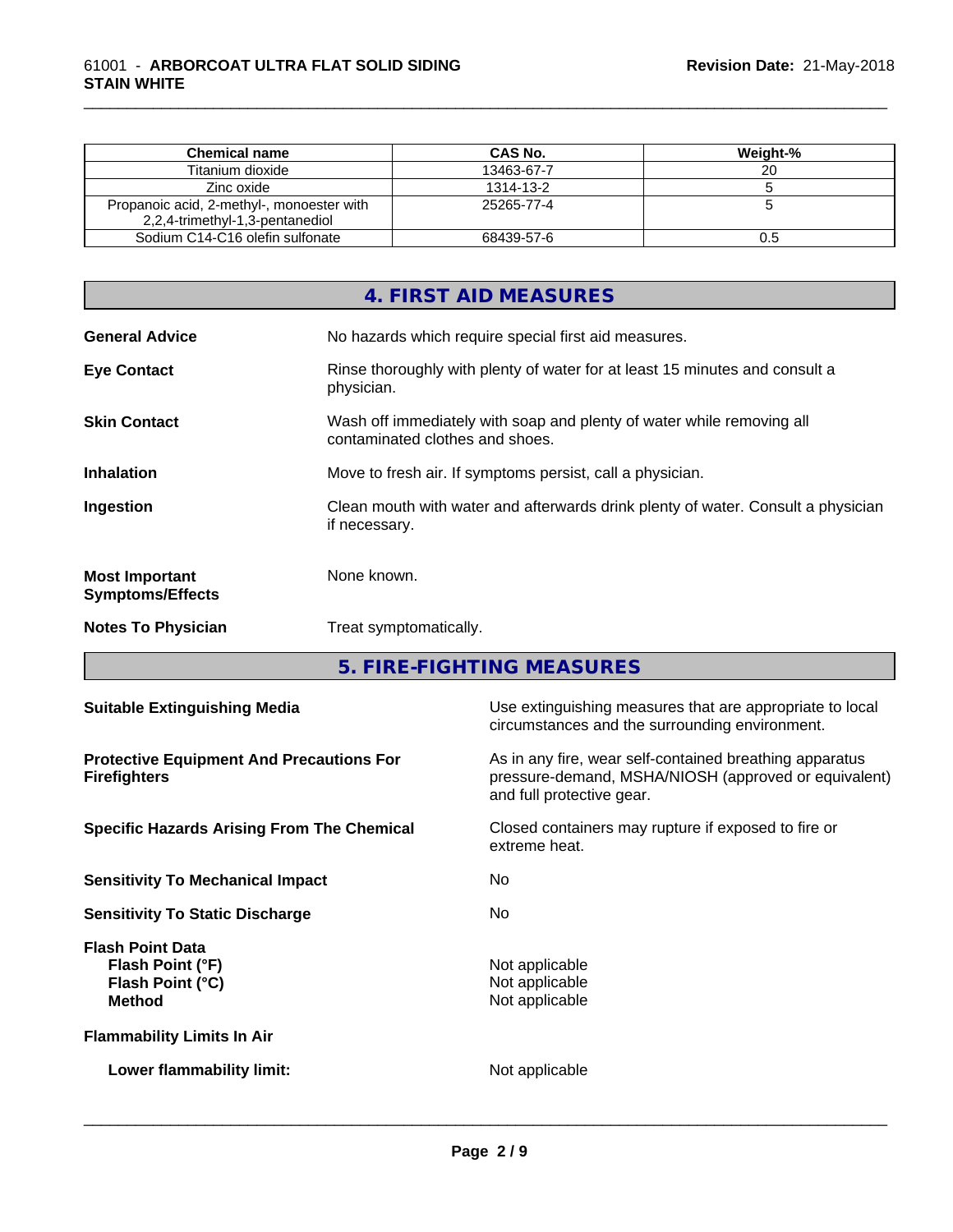# **Upper flammability limit:** Not applicable **NFPA Health:** 1 **Flammability:** 0 **Instability:** 0 **Special:** Not Applicable

#### **NFPA Legend**

- 0 Not Hazardous
- 1 Slightly
- 2 Moderate
- 3 High
- 4 Severe

*The ratings assigned are only suggested ratings, the contractor/employer has ultimate responsibilities for NFPA ratings where this system is used.*

*Additional information regarding the NFPA rating system is available from the National Fire Protection Agency (NFPA) at www.nfpa.org.*

#### **6. ACCIDENTAL RELEASE MEASURES**

| <b>Personal Precautions</b>          | Avoid contact with skin, eyes and clothing. Ensure adequate ventilation.                                                                                                         |
|--------------------------------------|----------------------------------------------------------------------------------------------------------------------------------------------------------------------------------|
| <b>Other Information</b>             | Prevent further leakage or spillage if safe to do so.                                                                                                                            |
| <b>Environmental precautions</b>     | See Section 12 for additional Ecological Information.                                                                                                                            |
| <b>Methods For Clean-Up</b>          | Soak up with inert absorbent material. Sweep up and shovel into suitable<br>containers for disposal.                                                                             |
|                                      | 7. HANDLING AND STORAGE                                                                                                                                                          |
| Handling                             | Avoid contact with skin, eyes and clothing. Avoid breathing vapors, spray mists or<br>sanding dust. In case of insufficient ventilation, wear suitable respiratory<br>equipment. |
| <b>Storage</b>                       | Keep container tightly closed. Keep out of the reach of children.                                                                                                                |
| the company of the Common and Common | h le distance etten en edielele                                                                                                                                                  |

**Incompatible Materials** No information available

#### **8. EXPOSURE CONTROLS/PERSONAL PROTECTION**

#### **Exposure Limits**

| Chemical name    | <b>ACGIH TLV</b>           | <b>OSHA PEL</b>          |
|------------------|----------------------------|--------------------------|
| Titanium dioxide | 10 mg/m $3$ - TWA          | 15 mg/m $3$ - TWA        |
| Zinc oxide       | 2 mg/m <sup>3</sup> - TWA  | $5 \text{ mg/m}^3$ - TWA |
|                  | $10 \text{ mg/m}^3$ - STEL | 15 mg/m $3$ - TWA        |

#### **Legend**

ACGIH - American Conference of Governmental Industrial Hygienists Exposure Limits OSHA - Occupational Safety & Health Administration Exposure Limits N/E - Not Established

**Engineering Measures** Ensure adequate ventilation, especially in confined areas.

 $\overline{\phantom{a}}$  ,  $\overline{\phantom{a}}$  ,  $\overline{\phantom{a}}$  ,  $\overline{\phantom{a}}$  ,  $\overline{\phantom{a}}$  ,  $\overline{\phantom{a}}$  ,  $\overline{\phantom{a}}$  ,  $\overline{\phantom{a}}$  ,  $\overline{\phantom{a}}$  ,  $\overline{\phantom{a}}$  ,  $\overline{\phantom{a}}$  ,  $\overline{\phantom{a}}$  ,  $\overline{\phantom{a}}$  ,  $\overline{\phantom{a}}$  ,  $\overline{\phantom{a}}$  ,  $\overline{\phantom{a}}$ 

#### **Personal Protective Equipment**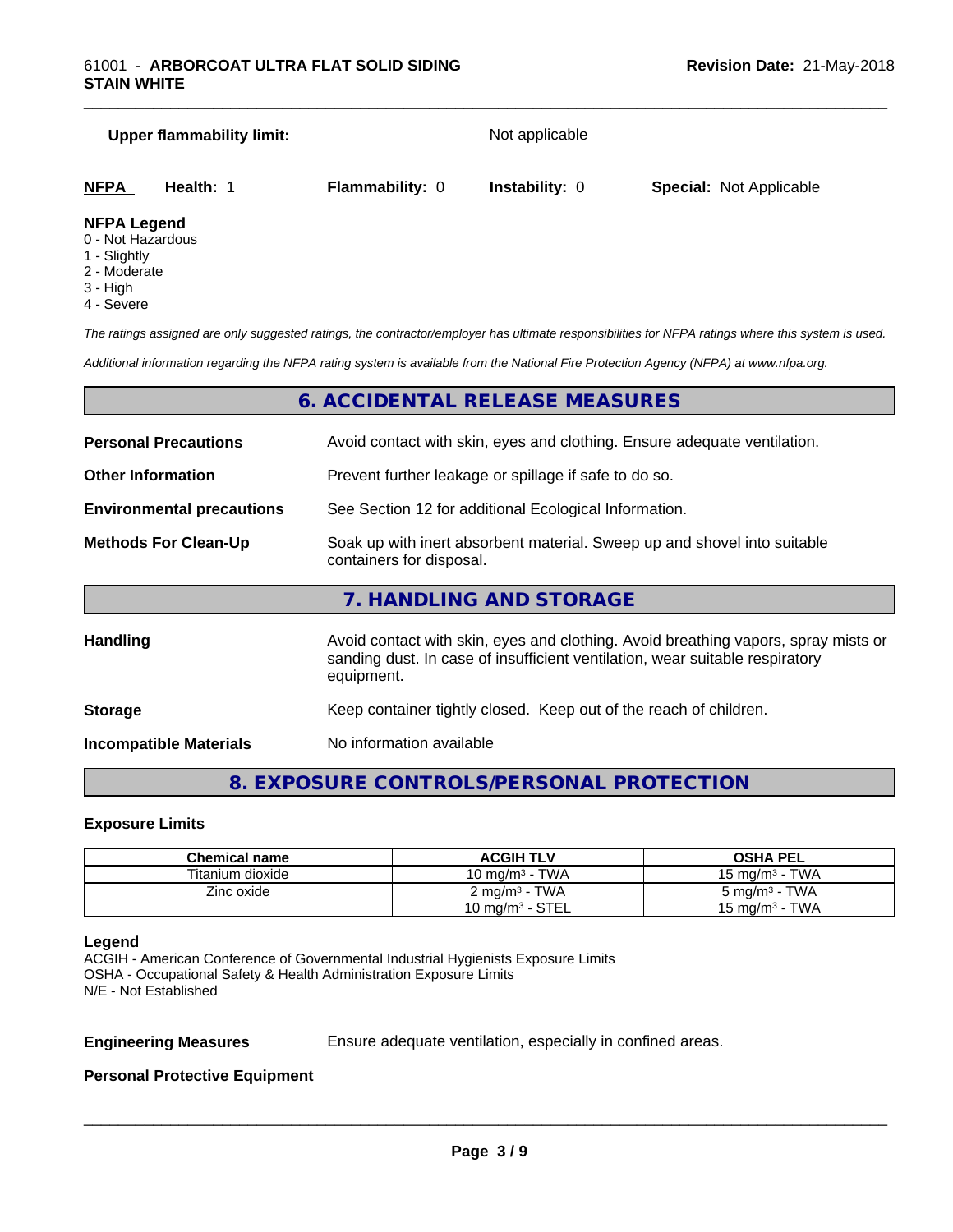| <b>Eye/Face Protection</b>    | Safety glasses with side-shields.                                        |
|-------------------------------|--------------------------------------------------------------------------|
| <b>Skin Protection</b>        | Protective gloves and impervious clothing.                               |
| <b>Respiratory Protection</b> | In case of insufficient ventilation wear suitable respiratory equipment. |
| <b>Hygiene Measures</b>       | Avoid contact with skin, eyes and clothing. Remove and wash contaminated |

#### **9. PHYSICAL AND CHEMICAL PROPERTIES**

clothing before re-use. Wash thoroughly after handling.

**Appearance** liquid **Odor** little or no odor **Odor Threshold No information available No information available Density (lbs/gal)** 11.2 - 11.5 **Specific Gravity** 1.34 - 1.38 **pH**<br>
Viscosity (cps) The Contract of the Contract of the Viscosity (cps) **Solubility(ies)** No information available **Water solubility Water solubility Water solubility Water solubility Water solubility Water solution Evaporation Rate No information available No information available Vapor pressure @20 °C (kPa)** No information available **Vapor density No information available Wt. % Solids** 45 - 55 **Vol. % Solids** 25 - 35 **Wt. % Volatiles** 45 - 55 **Vol. % Volatiles** 65 - 75 **VOC Regulatory Limit (g/L)** < 100 **Boiling Point (°F)** 212 **Boiling Point (°C)** 100 **Freezing Point (°F)** 32 **Freezing Point (°C)** 0 **Flash Point (°F)**<br> **Flash Point (°C)**<br> **Flash Point (°C)**<br> **Point (°C) Flash Point (°C) Method** Not applicable **Flammability (solid, gas)** Not applicable **Upper flammability limit:** Not applicable **Lower flammability limit:** Not applicable **Autoignition Temperature (°F)** No information available **Autoignition Temperature (°C)** No information available **Decomposition Temperature (°F)**<br> **Decomposition Temperature (°C)**<br>
No information available **Decomposition Temperature (°C)**<br>Partition coefficient

**Viscosity (cps)** No information available **No information available** 

\_\_\_\_\_\_\_\_\_\_\_\_\_\_\_\_\_\_\_\_\_\_\_\_\_\_\_\_\_\_\_\_\_\_\_\_\_\_\_\_\_\_\_\_\_\_\_\_\_\_\_\_\_\_\_\_\_\_\_\_\_\_\_\_\_\_\_\_\_\_\_\_\_\_\_\_\_\_\_\_\_\_\_\_\_\_\_\_\_\_\_\_\_

#### **10. STABILITY AND REACTIVITY**

| <b>Reactivity</b>             | Not Applicable                           |
|-------------------------------|------------------------------------------|
| <b>Chemical Stability</b>     | Stable under normal conditions.          |
| <b>Conditions to avoid</b>    | Prevent from freezing.                   |
| <b>Incompatible Materials</b> | No materials to be especially mentioned. |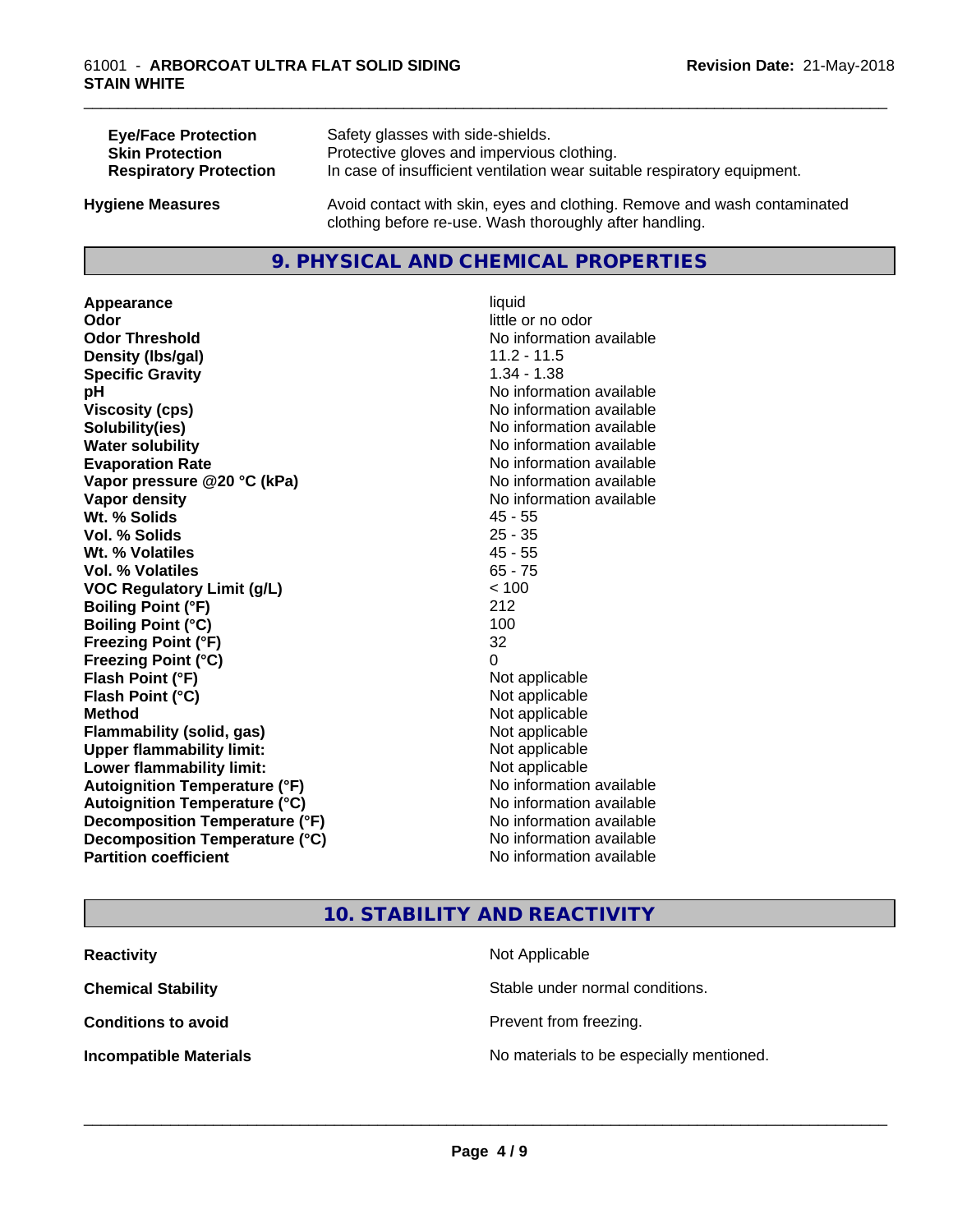# \_\_\_\_\_\_\_\_\_\_\_\_\_\_\_\_\_\_\_\_\_\_\_\_\_\_\_\_\_\_\_\_\_\_\_\_\_\_\_\_\_\_\_\_\_\_\_\_\_\_\_\_\_\_\_\_\_\_\_\_\_\_\_\_\_\_\_\_\_\_\_\_\_\_\_\_\_\_\_\_\_\_\_\_\_\_\_\_\_\_\_\_\_ **Hazardous Decomposition Products None under normal use.** None under normal use. **Possibility of hazardous reactions** None under normal conditions of use. **11. TOXICOLOGICAL INFORMATION Product Information Information on likely routes of exposure Principal Routes of Exposure** Eye contact, skin contact and inhalation. **Acute Toxicity Product Information** No information available **Symptoms related to the physical,chemical and toxicological characteristics Symptoms** No information available **Delayed and immediate effects as well as chronic effects from short and long-term exposure Eye contact Execution Contact May cause slight irritation.**<br> **Substance may cause slight in the Substance may cause slight** Substance may cause slight skin irritation. Prolonged or repeated contact may dry skin and cause irritation. **Inhalation** May cause irritation of respiratory tract. **Ingestion Ingestion may cause gastrointestinal irritation**, nausea, vomiting and diarrhea.

**Sensitization** No information available **Neurological Effects** No information available. **Mutagenic Effects** No information available. **Reproductive Effects** No information available. **Developmental Effects** No information available. **Target organ effects** No information available. **STOT -** single exposure Mo information available.<br>**STOT** - repeated exposure No information available. **STOT - repeated exposure** No information available.<br> **Other adverse effects** No information available. **Other adverse effects** 

#### **Numerical measures of toxicity**

**The following values are calculated based on chapter 3.1 of the GHS document**

| <b>ATEmix (oral)</b>   | 38637 mg/kg   |
|------------------------|---------------|
| <b>ATEmix (dermal)</b> | 1163420 mg/kg |

**Aspiration Hazard** No information available

#### **Component Information**

Titanium dioxide LD50 Oral: > 10000 mg/kg (Rat) Zinc oxide LD50 Oral: 5000 mg/kg (Rat) LC50 Inhalation (Dust):  $> 5700$  mg/m<sup>3</sup> (Rat, 4 hr.)

#### **Carcinogenicity**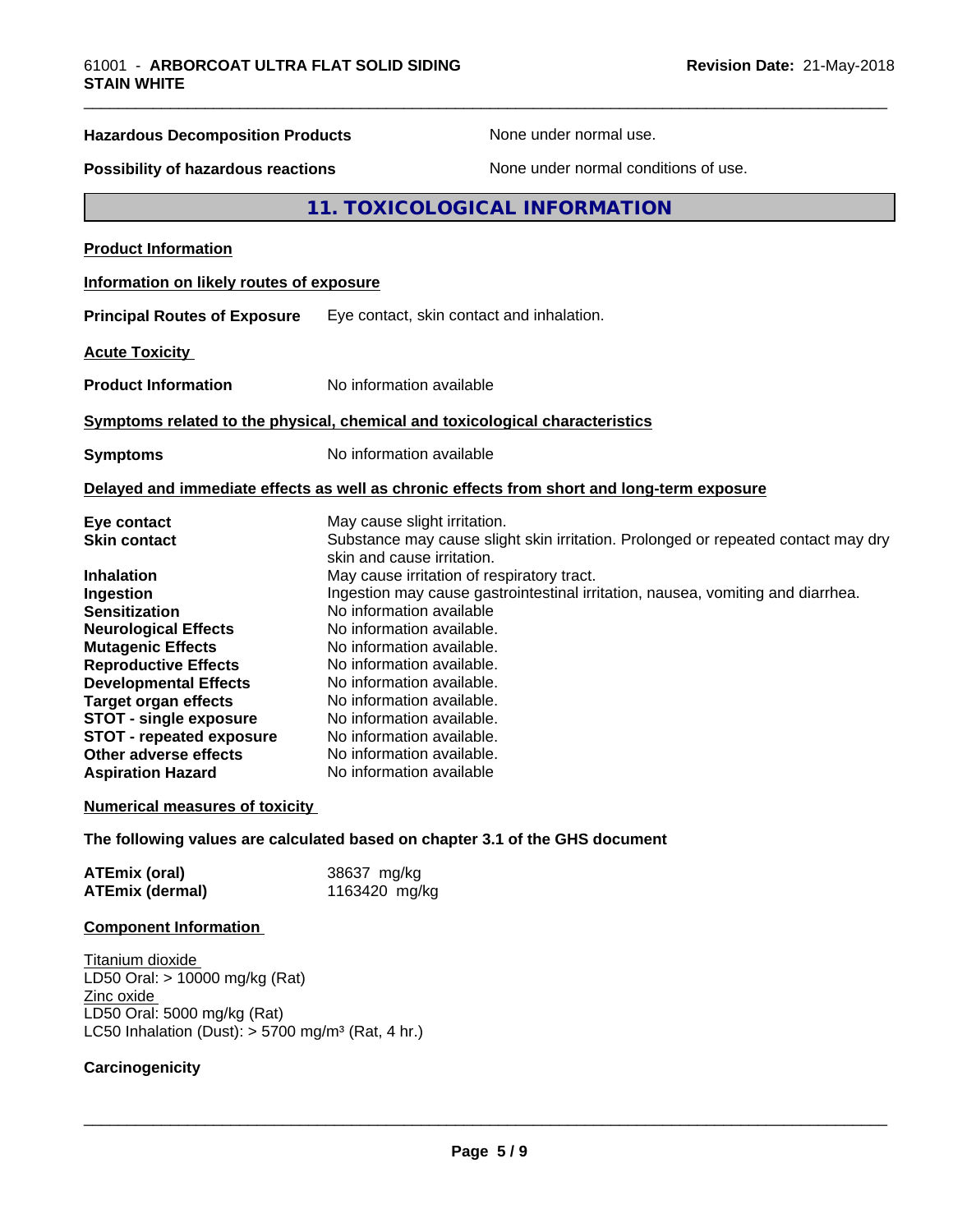*The information below indicateswhether each agency has listed any ingredient as a carcinogen:.*

| <b>Chemical</b><br>name  | <b>IARC</b>                    | <b>NTP</b> | <b>OSHA</b> |
|--------------------------|--------------------------------|------------|-------------|
|                          | . .<br>2B<br>Possible<br>Human |            | Listed<br>. |
| .<br>dioxide<br>⊺itanium | Carcinogen                     |            |             |

\_\_\_\_\_\_\_\_\_\_\_\_\_\_\_\_\_\_\_\_\_\_\_\_\_\_\_\_\_\_\_\_\_\_\_\_\_\_\_\_\_\_\_\_\_\_\_\_\_\_\_\_\_\_\_\_\_\_\_\_\_\_\_\_\_\_\_\_\_\_\_\_\_\_\_\_\_\_\_\_\_\_\_\_\_\_\_\_\_\_\_\_\_

• Although IARC has classified titanium dioxide as possibly carcinogenic to humans (2B), their summary concludes: "No significant exposure to titanium dioxide is thought to occur during the use of products in which titanium dioxide is bound to other materials, such as paint."

#### **Legend**

IARC - International Agency for Research on Cancer NTP - National Toxicity Program OSHA - Occupational Safety & Health Administration

**12. ECOLOGICAL INFORMATION**

#### **Ecotoxicity Effects**

The environmental impact of this product has not been fully investigated.

#### **Product Information**

#### **Acute Toxicity to Fish**

No information available

#### **Acute Toxicity to Aquatic Invertebrates**

No information available

#### **Acute Toxicity to Aquatic Plants**

No information available

#### **Persistence / Degradability**

No information available.

#### **Bioaccumulation**

There is no data for this product.

#### **Mobility in Environmental Media**

No information available.

#### **Ozone**

No information available

#### **Component Information**

#### **Acute Toxicity to Fish**

Titanium dioxide  $LC50:$  > 1000 mg/L (Fathead Minnow - 96 hr.)

#### **Acute Toxicity to Aquatic Invertebrates**

No information available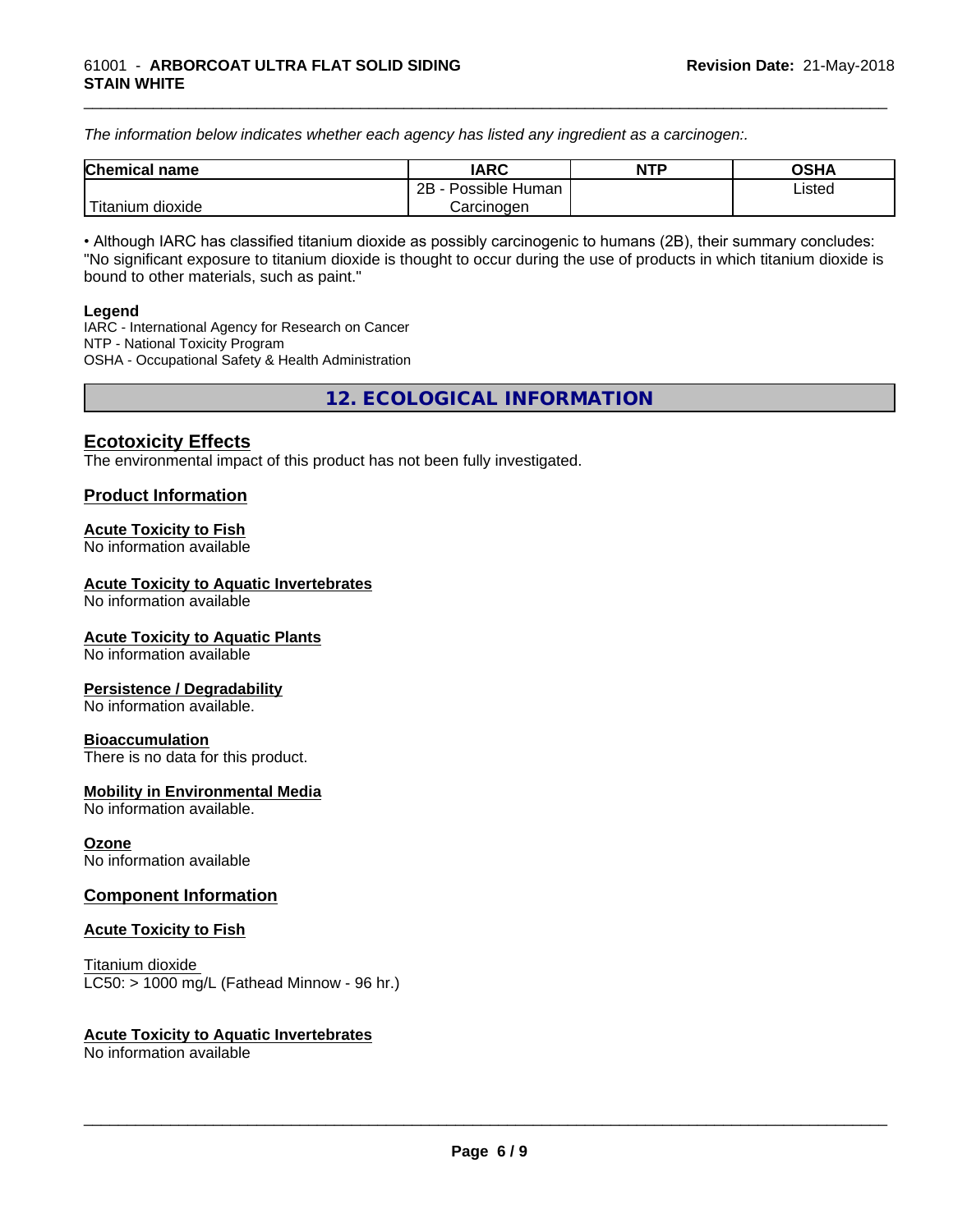#### **Acute Toxicity to Aquatic Plants**

No information available

|                              | 13. DISPOSAL CONSIDERATIONS                                                                                                                                                                                               |
|------------------------------|---------------------------------------------------------------------------------------------------------------------------------------------------------------------------------------------------------------------------|
| <b>Waste Disposal Method</b> | Dispose of in accordance with federal, state, and local regulations. Local<br>requirements may vary, consult your sanitation department or state-designated<br>environmental protection agency for more disposal options. |
|                              | 14. TRANSPORT INFORMATION                                                                                                                                                                                                 |
| <b>DOT</b>                   | Not regulated                                                                                                                                                                                                             |
| <b>ICAO/IATA</b>             | Not regulated                                                                                                                                                                                                             |
| <b>IMDG/IMO</b>              | Not regulated                                                                                                                                                                                                             |
|                              | <b>15. REGULATORY INFORMATION</b>                                                                                                                                                                                         |

\_\_\_\_\_\_\_\_\_\_\_\_\_\_\_\_\_\_\_\_\_\_\_\_\_\_\_\_\_\_\_\_\_\_\_\_\_\_\_\_\_\_\_\_\_\_\_\_\_\_\_\_\_\_\_\_\_\_\_\_\_\_\_\_\_\_\_\_\_\_\_\_\_\_\_\_\_\_\_\_\_\_\_\_\_\_\_\_\_\_\_\_\_

### **International Inventories**

| <b>TSCA: United States</b> | Yes - All components are listed or exempt. |
|----------------------------|--------------------------------------------|
| <b>DSL: Canada</b>         | Yes - All components are listed or exempt. |

#### **Federal Regulations**

| SARA 311/312 hazardous categorization |  |
|---------------------------------------|--|
|                                       |  |

| Acute health hazard               | N٥ |
|-----------------------------------|----|
| Chronic Health Hazard             | N٥ |
| Fire hazard                       | N٥ |
| Sudden release of pressure hazard | Nο |
| Reactive Hazard                   | N٥ |

#### **SARA 313**

Section 313 of Title III of the Superfund Amendments and Reauthorization Act of 1986 (SARA). This product contains a chemical or chemicals which are subject to the reporting requirements of the Act and Title 40 of the Code of Federal Regulations, Part 372:

| <b>Chemical name</b> | CAS No.   | Weiaht-% | <b>CERCLA/SARA 313</b><br>(de minimis concentration) |
|----------------------|-----------|----------|------------------------------------------------------|
| Zinc oxide           | 1314-13-2 |          | . . U                                                |

#### **Clean Air Act,Section 112 Hazardous Air Pollutants (HAPs) (see 40 CFR 61)**

This product contains the following HAPs:

*None*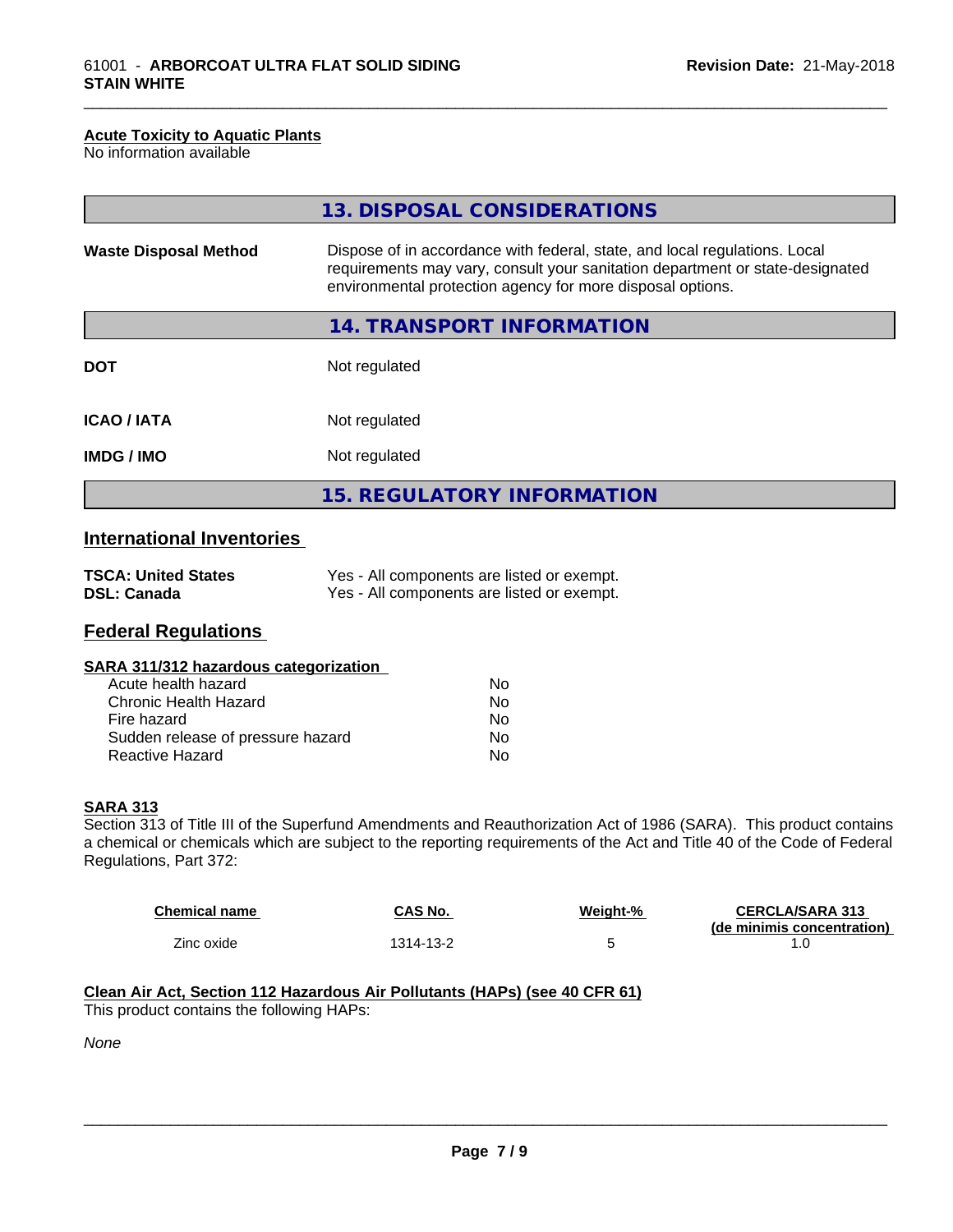#### **US State Regulations**

#### **California Proposition 65**

**AVIMARNING:** Cancer and Reproductive Harm– www.P65warnings.ca.gov

#### **State Right-to-Know**

| Chemical<br>name           | - -<br>eachusatte :<br>ма<br>museus<br>ээлы | . Jersev<br><b>ALOVE</b><br>NGW | Pennsvlvania |
|----------------------------|---------------------------------------------|---------------------------------|--------------|
| --<br>. itanium<br>dioxide |                                             |                                 |              |
| Zinc oxide                 |                                             |                                 |              |

\_\_\_\_\_\_\_\_\_\_\_\_\_\_\_\_\_\_\_\_\_\_\_\_\_\_\_\_\_\_\_\_\_\_\_\_\_\_\_\_\_\_\_\_\_\_\_\_\_\_\_\_\_\_\_\_\_\_\_\_\_\_\_\_\_\_\_\_\_\_\_\_\_\_\_\_\_\_\_\_\_\_\_\_\_\_\_\_\_\_\_\_\_

**Legend**

X - Listed

| 16. OTHER INFORMATION                                         |           |                        |                      |          |
|---------------------------------------------------------------|-----------|------------------------|----------------------|----------|
| $HMIS -$                                                      | Health: 1 | <b>Flammability: 0</b> | <b>Reactivity: 0</b> | $PPE: -$ |
| <b>HMIS Legend</b><br>0 - Minimal Hazard<br>1 - Slight Hazard |           |                        |                      |          |

- Slight Hazard
- 2 Moderate Hazard
- 3 Serious Hazard
- 4 Severe Hazard \* - Chronic Hazard
- X Consult your supervisor or S.O.P. for "Special" handling instructions.

*Note: The PPE rating has intentionally been left blank. Choose appropriate PPE that will protect employees from the hazards the material will present under the actual normal conditions of use.*

*Caution: HMISÒ ratings are based on a 0-4 rating scale, with 0 representing minimal hazards or risks, and 4 representing significant hazards or risks. Although HMISÒ ratings are not required on MSDSs under 29 CFR 1910.1200, the preparer, has chosen to provide them. HMISÒ ratings are to be used only in conjunction with a fully implemented HMISÒ program by workers who have received appropriate HMISÒ training. HMISÒ is a registered trade and service mark of the NPCA. HMISÒ materials may be purchased exclusively from J. J. Keller (800) 327-6868.*

 **WARNING!** If you scrape, sand, or remove old paint, you may release lead dust. LEAD IS TOXIC. EXPOSURE TO LEAD DUST CAN CAUSE SERIOUS ILLNESS, SUCH AS BRAIN DAMAGE, ESPECIALLY IN CHILDREN. PREGNANT WOMEN SHOULD ALSO AVOID EXPOSURE.Wear a NIOSH approved respirator to control lead exposure. Clean up carefully with a HEPA vacuum and a wet mop. Before you start, find out how to protect yourself and your family by contacting the National Lead Information Hotline at 1-800-424-LEAD or log on to www.epa.gov/lead.

| <b>Prepared By</b>      | <b>Product Stewardship Department</b><br>Benjamin Moore & Co.<br>101 Paragon Drive<br>Montvale, NJ 07645<br>800-225-5554 |
|-------------------------|--------------------------------------------------------------------------------------------------------------------------|
| <b>Revision Date:</b>   | 21-May-2018                                                                                                              |
| <b>Revision Summary</b> | Not available                                                                                                            |